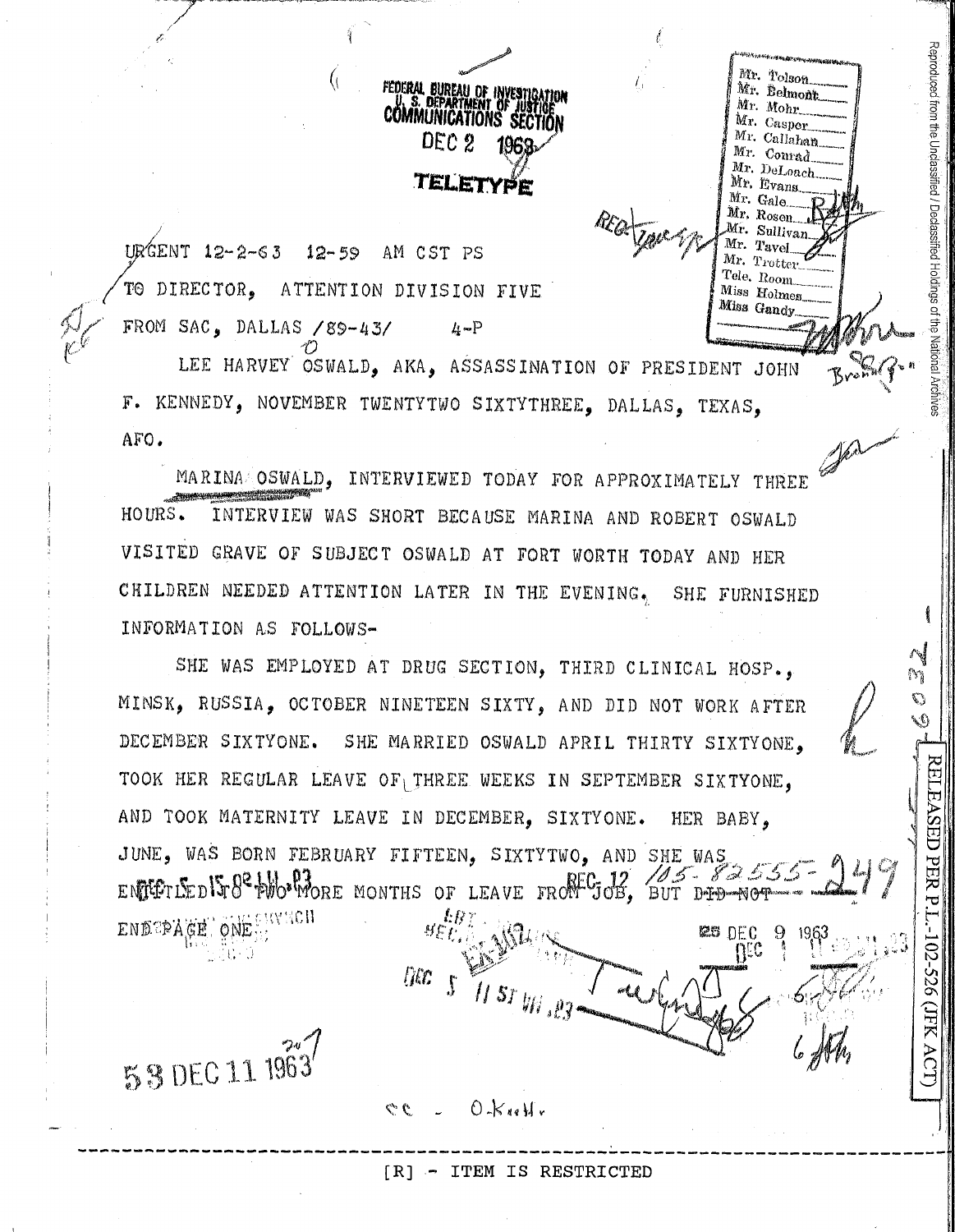PAGE TWO

~.

~ \_\_\_\_ .,......,,,-,~\_.,.......-,,,, -------------

 $\mathbf{I}$ ' I

 $DL$   $89-43$ 

RETURN TO JOB. HER DUTIES CONSISTED OF FILLING PRECRIPTIONS OF LIQUIDS, POWDERS, AND ALSO MEDICINES FOR EXTERNAL USE. SHE WAS PAID FORTYFIVE RUBLES PER MONTH. SHE MET OSWALD IN THE MIDDLE OF MARCH, SIXTYONE, AT A SOCIAL FUNCTION AT THE PALACE OF CULTURE FOR PROFESSIONAL UNIONS, AS RELATED IN PREVIOUS TEL, AND ON FOLLOWING WEEKEND RETURNED TO THE PALACE EXPECTING TO SEE OSWALD THERE, AND HE WAS WAITING FOR HER. HE THEREAFTER MADE ARRANGEMENTS FOR A DATE THE FOLLOWING FRIDAY, BUT DID NOT KEEP IT AS HE WENT TO A HOSPITAL FOR EAR TROUBLE, WHICH DEVEL-OPED INTO GLANDULAR TROUBLE. WHILE OSWALD IN HOSPITAL FOR TEN DAYS, MARINA VISITED HIM EACH DAY AND IT WAS WHILE HE WAS IN HOSPITAL THAT HE ASKED MARINA TO BE HIS FIANCE AND NOT GO OUT WITH OTHER MEN. MARINA AGREED TO MARRIAGE APPROXIMATELY APRIL TWENTY AND WAS MARRIED APRIL THIRTY SIXTYONE. THEY REGISTERED BEFORE REGISTRAR ON APRIL TWENTY, WERE INFORMED <sup>A</sup> WEEK LATER THAT MARRIAGE WAS APPROVED IN VIEW OF OSWALD-S FOREIGN STATUS, AND WERE CERTIFIED AS MARRIED ON APRIL THIRTY. END PAGE TWO

I

Reproduced from the Unclassified / Declassified Holdings of the National Archiv

I, Ii

PER P

 $102 -$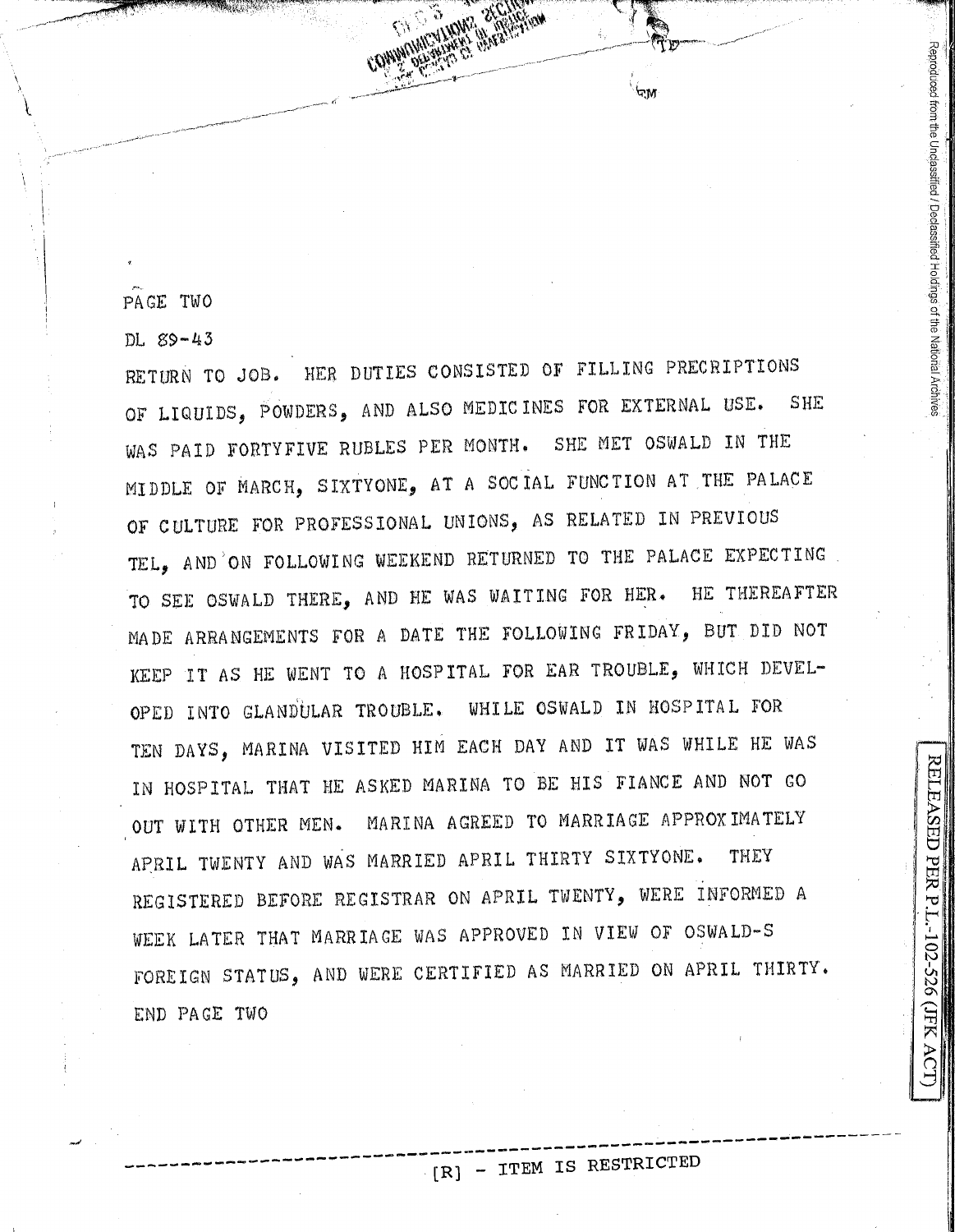PAGE THREE

DL 89-43

 $\backslash$ 

 $\left| \frac{1}{2} \right|$ 

 $\cdot \ \bot$ 

MARINA CLAIMS SHE DISCOVERED OSWALD WAS AMERICAN THROUGH THIRD PARTY ON HER FIRST MEETING WITH OSWALD. SHE QUESTIONED HIM WHEN HE WAS IN HOSPITAL AND HE TOLD HER HE PREFERRED AMERICA TO USSR AND HAD COME TO RUSSIA TO SEE IT, AS IT WAS CONSIDERED THE LEADER OF THE SOCIALIST WORLD. SHE ASKED HIM IF HE WAS AN AMERICAN OR SOVIET CITIZEN, AND HE SAID HE HAD GIVEN UP HIS DOCUMENTS TO THE AMERICAN EMBASSY AND COULD NOT RETURN TO THE UNITED STATES. HE LATER EXPLAINED AFTER MARRIAGE, HE HAD BEEN OFFERED SOVIET CITIZENSHIP BUT REFUSED IT. MARINA WAS NOT ASKED, AND VOLUNTARILY FURNISHED INFOR-MATION SHE HAD MARRIED OSWALD BECAUSE SHE LOVED HIM, RATHER THAN BECAUSE HE WAS AN AMERICAN OR FOR THE PURPOSE OF GOING TO THE UNITED STATES. PARENTHETICALLY, MARINA HAS VOLUNTEERED TWO ANSWERS, ONE AS STATED ABOVE, AND THE OTHER THAT OSWALD TO HER KNOWLEDGE DID NOT PLAN TO GO TO MEXICO IN LATE SEPT., SIXTYTHREE, WHEN IN FACT HE DID. AFTER RELEASE FROM HOSPITAL, OSWALD WAS INTRODUCED TO MARINA-S UNCLE AND AUNT, AND HE BEGAN TO SEE HER FREQUENTLY, BUT SHE CONTINUED TO HAVE OTHER DATES.

**EM** 

•. , END PAGE THREE

 $[R]$  - ITEM IS RESTRICTED

|<br>|<br>|

RELEASED PER P.I.-102-526 (JFK

Reproduced from the Unclassified / Declassified Holdings of the National Archive